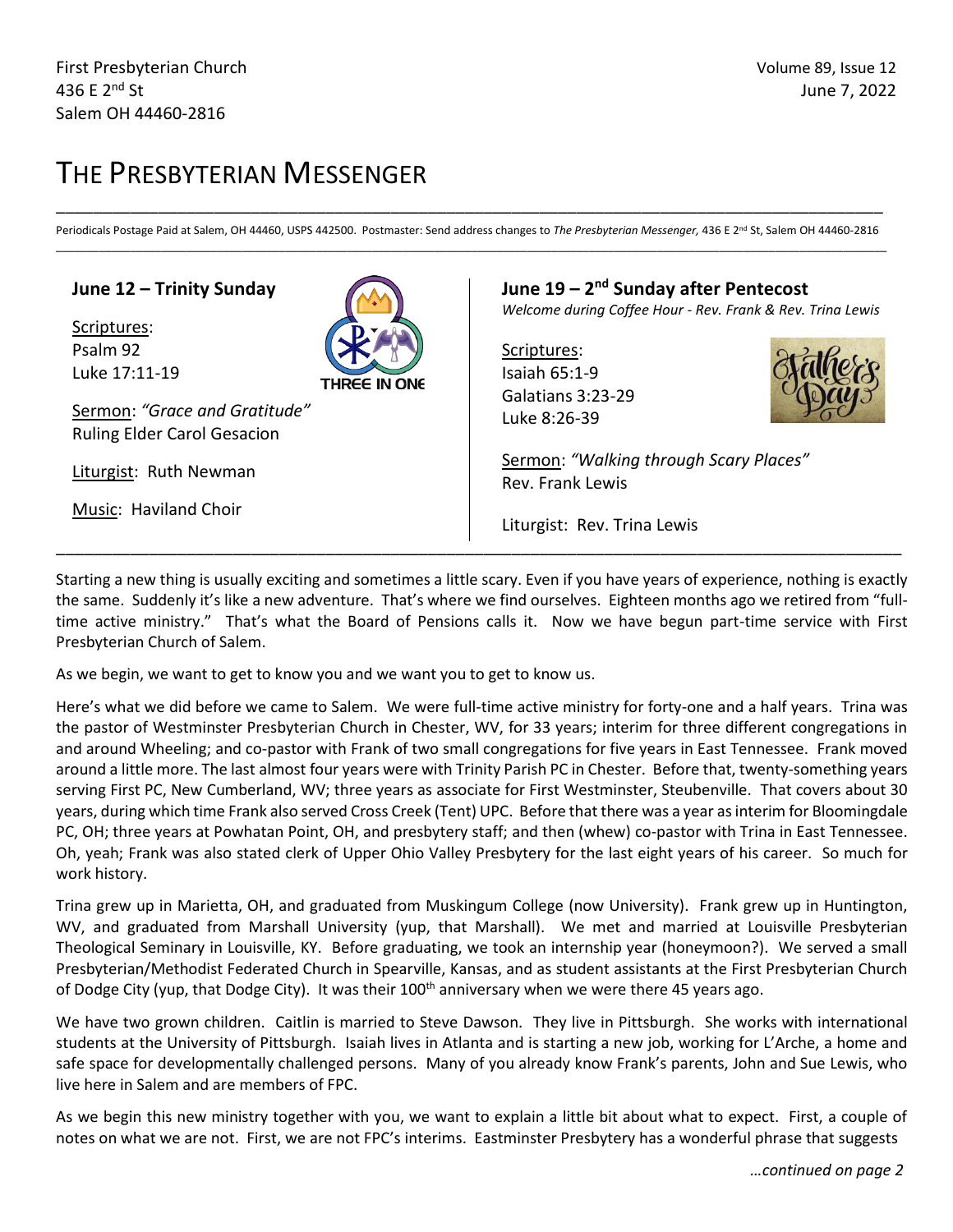CHURCH INFORMATION: **Phone:** 330.337.9555 **Church Office:** phyllis@fpcsalem.org **Website:** [www.fpcsalem.org](http://www.fpcsalem.org/) / **Facebook:** First Presbyterian Church of Salem, Ohio **You Tube:** [www.youtube.com](http://www.youtube.com/) / FPCSALEM *(Service streamed 10:30 am on Sunday)*

**Cable TV Channel 1021:** Service shown on Sunday (1 & 9 am, Monday (1 am),



Tuesday (3 am, 12 & 4 pm), Wednesday (1 am, 4 & 9 pm), Friday (1 am), Saturday (3 am, 12 & 4 pm)

#### *from page 1…*

what the session wants us to do: the phrase is "bridge pastor." Bridges make getting from one place to another easier and safer. We hope that is what we can do together. The other thing Trina and Frank are not is full-time. We are not coming out of retirement. We are offering our gifts and experience for a short time, and a limited workweek (five hours for Trina and 15 for Frank). Here's what we will be doing. Frank will be preaching and resourcing the worship and educational ministries. Trina will provide pastoral care, including hospital and nursing home visits. We will officiate weddings and funerals together.

\_\_\_\_\_\_\_\_\_\_\_\_\_\_\_\_\_\_\_\_\_\_\_\_\_\_\_\_\_\_\_\_\_\_\_\_\_\_\_\_\_\_\_\_\_\_\_\_\_\_\_\_\_\_\_\_\_\_\_\_\_\_\_\_\_\_\_\_\_\_\_\_\_\_\_\_\_\_\_\_\_\_\_\_\_\_\_\_\_\_

First Presbyterian Church of Salem is a solid congregation. Your previous installed pastor provided strong, wise and loving leadership. She left firm foundations. You continue to have dynamic lay leadership. You have the strength and backing of Eastminster Presbytery. Most importantly, you are a community of the Body of Christ in the world. This is the firm ground upon which rests the bridge into FPC's future ministry to the glory of God.

Trina and Frank are excited to be part of this bridge work. Together with you we will show the love of God, the grace of Jesus Christ and the dynamism of the Holy Spirit.

*Shalom, Trina and Frank*

#### **Prayer Concerns:**

Carol Dougherty, Pat Eichler, Mark and Sandi Flake, Peggy Courtwright *(niece of Dolly Millikin),* Carolyn Gorley *(Scott and Debbie Boyd's sister-in-law),* Karen Hezlep *(Ryan Gillis' mother)*, Doug Jones *(Sharon and Bob Bortz's friend)*, Kathleen Walton Lemaster *(from Kathie Baker)*, Robert Fletcher Linsz *(from Mo Hofmeister)*, Bill McCormick and son Todd, Clarence Reed *(Sue* Skiba's *father)*, Carol Shaw *(Gloria Shafer's mother)*, Lorin and Marcia Shepard, Chris Shepard, John Stoffer, Sue Thomas *(Karen Dennison's friend),* Teresa Turney *(Dolly Millikin's daughter)*, *those members listed below under Special Care and Military,* and *for our Pastor Nominating Committee to search judiciously for our new pastor by discerning the will of God.*

### **Special Care:**

Brookdale Bowling Green – Barbara Marra, 121 N Wintergarden Rd, Apt. 121, Bowling Green OH 43402 Brookdale Salem – Ruth Zerbs, 404; Harvey and Sally Mason, 305 Crandall Medical Center – Genevieve Benson, 139 Grace Woods – Shirley Devan Lake Vista at Cortland – Margaret Sheets, Apt 105; 303 North Mecca St, Cortland OH 44410 Shenango On the Green – Marty Hollinger, 238 S Market St #227, New Wilmington PA 16142-1212 Whispering Pines – Kay Rousseau, 315; Joetta Tonti, 127; 937 E Park Ave, Columbiana OH 44408

**Military:** Andre Tonkinson, Cody Tonkinson *(Sons of Ed and Melissa Tonkinson);* Adam Pawlosky *(Son in Law of Jim and Ruth Newman);* Zach Smith *(Nephew of Mickey Buck);* Roger and Brandy Knizat *(Frank and Ellen Matiscik's grandson and wife, both in service)*

\_\_\_\_\_\_\_\_\_\_\_\_\_\_\_\_\_\_\_\_\_\_\_\_\_\_\_\_\_\_\_\_\_\_\_\_\_\_\_\_\_\_\_\_\_\_\_\_\_\_\_\_\_\_\_\_\_\_\_\_\_\_\_\_\_\_\_\_\_\_\_\_\_\_\_\_\_\_\_\_\_\_\_\_\_\_\_\_\_\_\_\_\_\_\_\_\_\_\_

**Birthdays:** Vince Anderson (12), Jenny Wilms (13), Phil Tetlow (14), Dana Tonkinson (15), Trevor Gardner (17), Ella Double (18), Sara Sutter (18), Allison Ward Bodnar (21), Amy McDevitt Chivers (21)

Church Office Hours for the week of June 20<sup>th</sup> will be 9 a.m. to 2 p.m. on Monday, Tuesday, and Thursday; 12 Noon to 4 p.m. on Wednesday; and 9 a.m. to 12 Noon on Friday.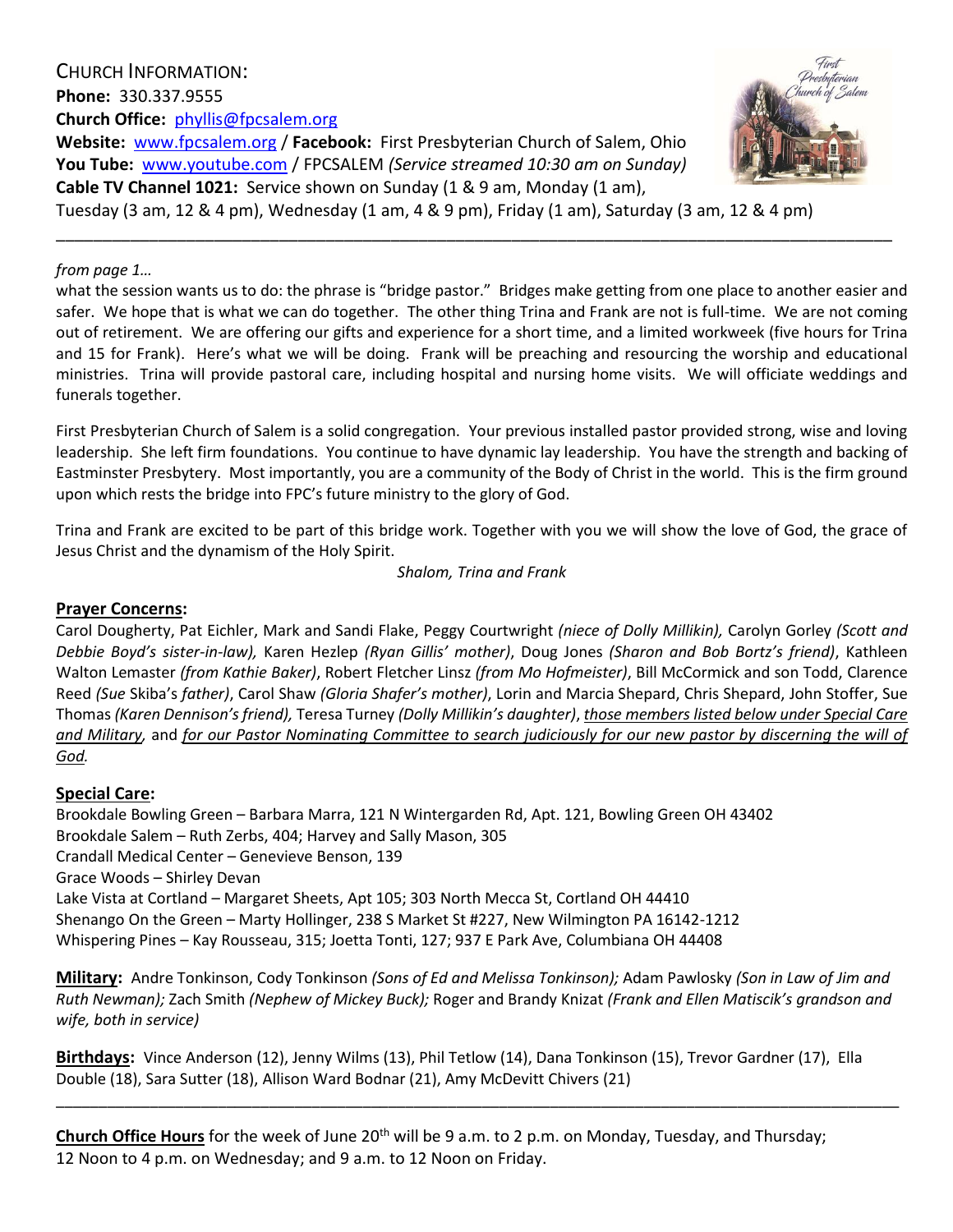

# First Presbyterian Church of Salem *presents*

# **Brass Band of the Western Reserve**

## **Sunday, June 12 at 4:00 p.m. in the Sanctuary**

Free Admission – Open to the Public

A free will offering will be taken during the concert to help defray the expenses for the performance. Sponsorships or donations for this performance are also welcome. Donations can be sent to First Presbyterian Church, 436 E. 2nd St., Salem OH 44460 – Attention: Music Fund.

Formed in 1997, the Brass Band of the Western Reserve is a British styled brass band performing a wide variety of music at the highest possible standard of performance and, in so doing, creating an enjoyable experience for its audience. The band is able to perform impressively across a wide spectrum of emotions whether the music is quiet and delicate or strong and powerful.

Led by conductor Jay Wardeska, the band presents an annual Concert Series at the Medina Performing Arts Center. Additionally, the band is delighted to accept many of the invitations it receives to perform at other locations, many of which are repeat bookings. Prestigious concert venues have included The Amphitheater, Chautauqua Institution, Hoover Auditorium, Lakeside Chautauqua and Severance Hall, Cleveland. Learn more at [https://www.bbwesternreserve.com](https://www.bbwesternreserve.com/?fbclid=IwAR0tuv596NXAUysJnLNGCL_pmMG_h7kyghqsBHuX8fjI3ssRjbN9moHts4s) or check us out on twitter at @BrassBandWR

\_\_\_\_\_\_\_\_\_\_\_\_\_\_\_\_\_\_\_\_\_\_\_\_\_\_\_\_\_\_\_\_\_\_\_\_\_\_\_\_\_\_\_\_\_\_\_\_\_\_\_\_\_\_\_\_\_\_\_\_\_\_\_\_\_\_\_\_\_\_\_\_\_\_\_\_\_\_\_\_\_\_\_\_\_\_\_\_\_\_\_\_\_\_\_

## **Denise's Big Backyard Kick Off – Wednesday, June 29**

6:00-8:00 p.m. Come join us for food, fun, and fellowship! Jody Karmazin is the coordinator with help from Cheryl McDevitt, Grace Smith, and Lynn Zocolo. Programs will be held rain or shine except in the case of a thunderstorm or tornado warning issued by the National Weather Service. Other Wednesdays are July 6, 13, 20, 27, and August 3.



## **Legendary Sports Event – Sunday, August 7**

2:00-6:00 p.m. at Sebo Stadium. Registration Forms at Sanctuary entrances. An Adult Huddle will be available for anyone interested in Adult Bible Study. A meal will be served.

\_\_\_\_\_\_\_\_\_\_\_\_\_\_\_\_\_\_\_\_\_\_\_\_\_\_\_\_\_\_\_\_\_\_\_\_\_\_\_\_\_\_\_\_\_\_\_\_\_\_\_\_\_\_\_\_\_\_\_\_\_\_\_\_\_\_\_\_\_\_\_\_\_\_\_\_\_\_\_\_\_\_\_\_\_\_\_\_\_\_\_